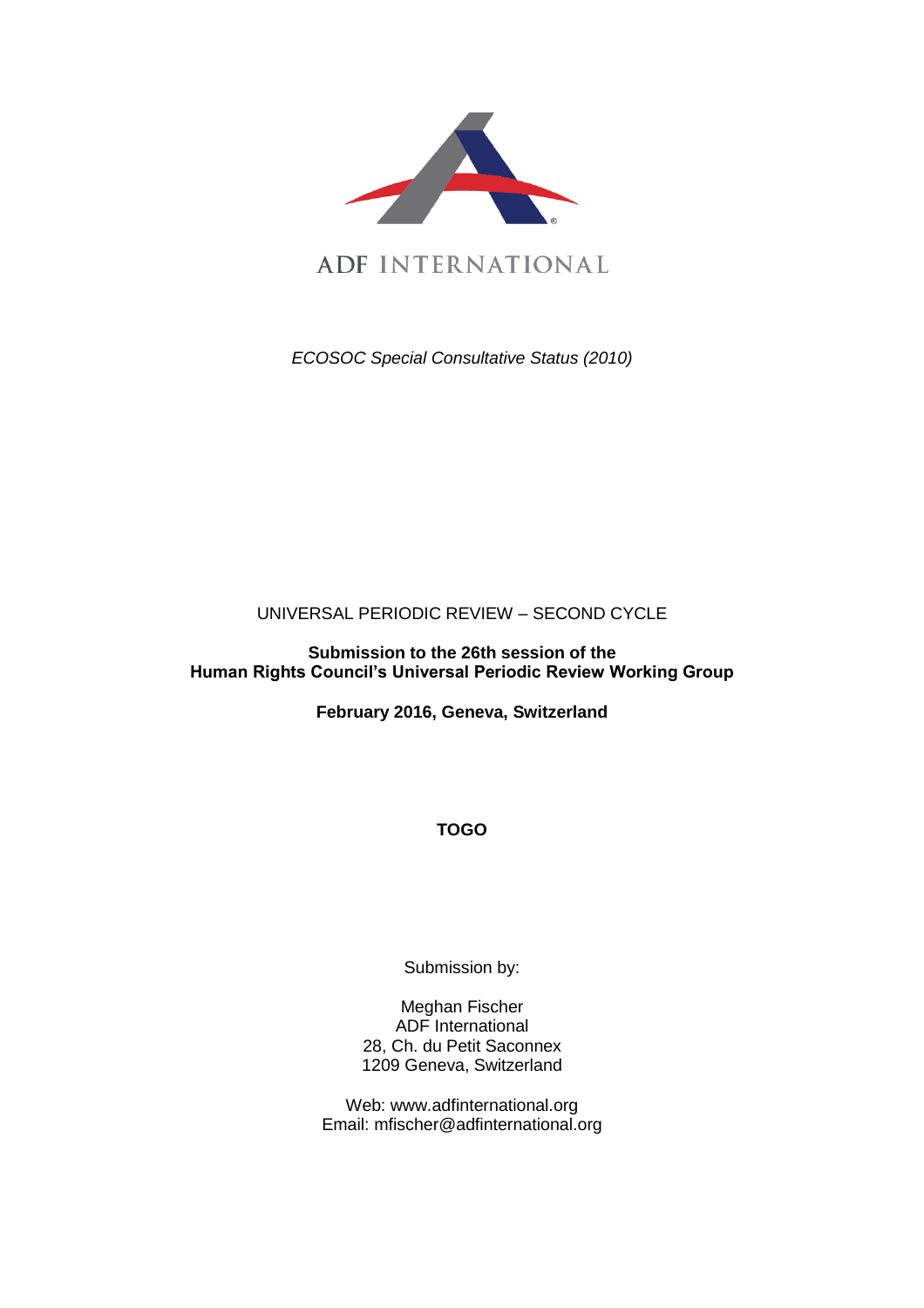### **Introduction**

- 1. ADF International is a global alliance-building legal organization that advocates for religious freedom, life, and marriage and family before national and international institutions. As well as having ECOSOC consultative status with the United Nations (registered name "Alliance Defending Freedom"), ADF International has accreditation with the European Commission and Parliament, the Organization for Security and Co-operation in Europe, and the Organization of American States, and is a participant in the FRA Fundamental Rights Platform.
- 2. This report explains why Togo should not have legalized abortion, and how international law does not justify a so-called right to abortion. The report also details how Togo must improve maternal health.

### **(a) Abortion**

1

- 3. In late 2006, Togo legalized abortion in the case of rape or incest, as well as "if there is a strong risk that the unborn child will [be] affected by a particularly serious medical condition."<sup>1</sup> The abortion must be prescribed by a doctor.
- 4. Allegedly, the people of Togo were not consulted before legislators voted to change the law. $^2$
- 5. Togo should not have succumbed to pressure to legalize abortion under the false claim that its international obligations require abortion legalization. Instead, international law protects the right to life of the unborn.

### *The right to life in international law*

- 6. A so-called international "right to abortion" is incompatible with various provisions of international human rights treaties, in particular provisions on the right to life.
- 7. Article 6(1) of the ICCPR states, "Every human being has the inherent right to life." The ICCPR's prohibition of the death penalty for pregnant women implicitly recognizes the right to life of the unborn. Although the ICCPR allows for the death penalty to be imposed on both adult men and women, it explicitly prohibits applying the death penalty to pregnant women. Article 6(5) states, "Sentence of death shall not be imposed for crimes committed by persons below eighteen years of age and *shall not be carried out on pregnant women*." This clause must be understood as recognizing the unborn's distinct identity from the mother and protecting the unborn's right to life.
- 8. As the *travaux préparatoires*<sup>3</sup> of the ICCPR explicitly state, "The principal reason for providing in paragraph 4 [now Article 6(5)] of the original text that the death sentence should not be carried out on pregnant women was to *save the life of an innocent unborn child*."<sup>4</sup> Similarly, the Secretary General report of 1955 notes that

<sup>1</sup> *Togo: Abortion Legalized in Rape and Incest*, N.Y. TIMES, 29 Dec. 2006, http://www.nytimes.com/ 2006/12/29/world/africa/29briefs-ABORTIONLEGA\_BRF.html.

<sup>&</sup>lt;sup>2</sup> See, e.g., Agenzia Fides, Following approval of law on Reproductive Health which envisages abortion in some cases, Catholic bishops reaffirm that every human life must be respected, http://www.fides.org/en/news/pdf/9318.

<sup>3</sup> In accordance with the Article 32 of the Vienna Convention, the *travaux préparatoires* are considered to be a "supplementary means of interpretation."

<sup>4</sup> A/3764 § 18. Report of the Third Committee to the 12th Session of the General Assembly, 5 December 1957.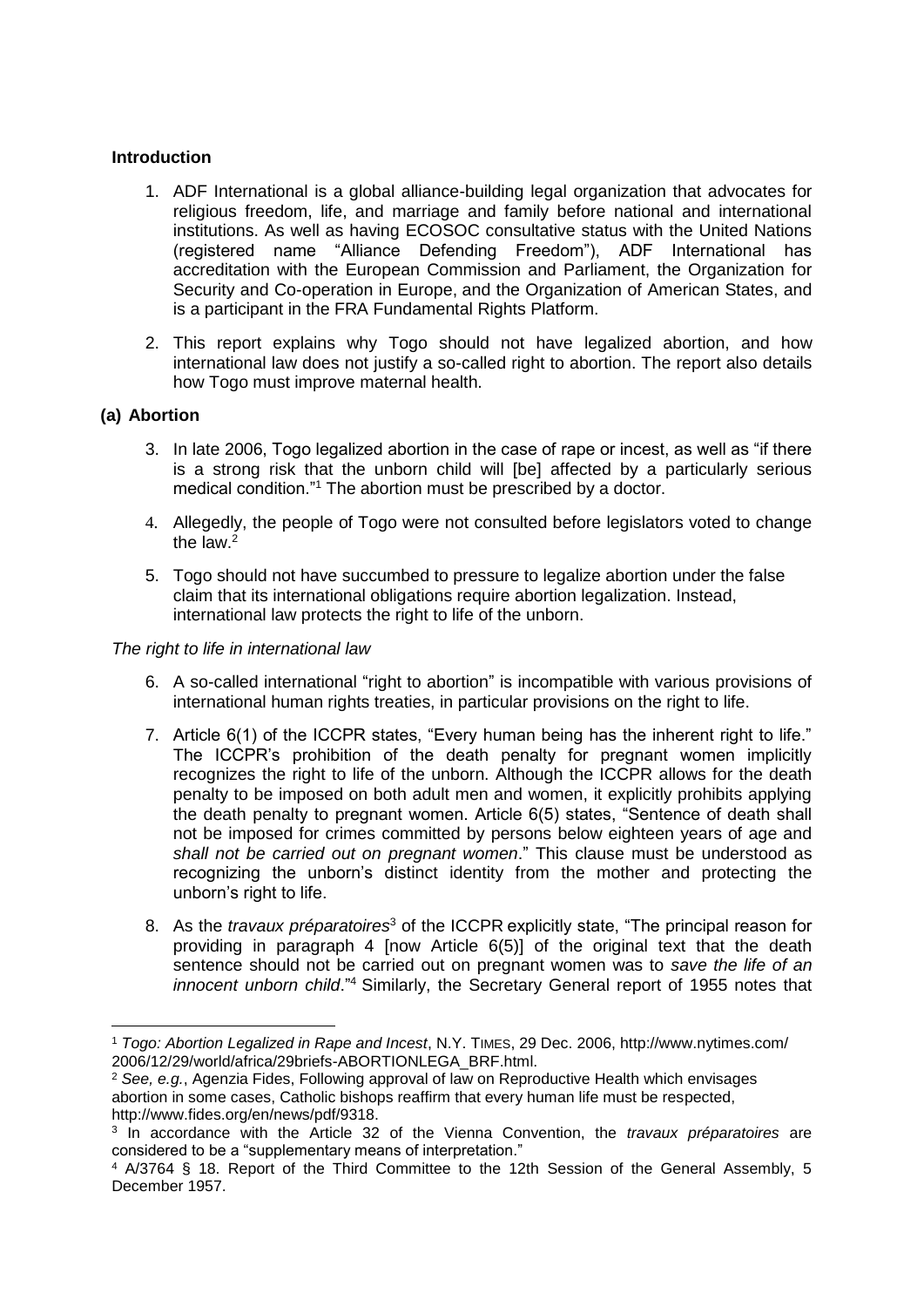the intention of the paragraph "was inspired by humanitarian considerations and by *consideration for the interests of the unborn child*[.]"<sup>5</sup>

- 9. The protection of unborn life is also found through an ordinary reading of the language in the preamble of the Convention on the Rights of the Child (CRC). The preamble states, "[T]he child, by reason of his physical and mental immaturity, needs special safeguards and care, including appropriate legal protection, *before as well as after birth*."
- 10. Article 1 of the CRC defines a child as "every human being below the age of eighteen years." This provides an upper limit as to who is a child, but does not provide a lower limit on when the status of "child" attaches. Moreover, Article 6 of the CRC holds, "States Parties recognize that every child has the inherent right to life. States Parties shall ensure to the maximum extent possible the survival and development of the child." Viewed in the context of the preamble, both Articles 1 and 6 of the CRC indicate recognition of, and protection for, unborn life.

#### *Legalizing abortion does not make it safe*

- 11. Legalizing abortion does not guarantee that it becomes safe. A report by the Guttmacher Institute states, "Changing the law [ . . . ] is no guarantee that unsafe abortion will cease to exist."<sup>6</sup> The medical infrastructure in Togo is poor, with an inadequate number of trained health professionals and unsanitary, poorly equipped public health facilities.<sup>7</sup> Women who receive abortions will still face poor conditions, the same ones faced by women who give birth and deal with similar complications, such as bleeding and infection. Providing more access to abortion will mean more women will suffer from abortion complications.
- 12. Further, abortion can never be safe because it takes the life of the unborn child, and harms the mother through the loss of her child.

#### *Reducing recourse to abortion*

1

- 13. Togo must focus on introducing measures to reduce recourse to abortion, instead of focusing on legalizing it, in line with paragraph 8.25 of the Programme of Action of the International Conference on Population and Development. Measures to reduce abortion include improving access to education, which empowers women and leads to social and economic development, as well as facilitating healthy decision-making.
- 14. In order to reduce abortions and to improve maternal health, women must have access to information that emphasizes knowledge-based education about their bodies and facilitates full informed consent, healthy behaviours, and responsible decision-making.
- 15. Togo must also focus on helping women get through pregnancy and childbirth safely, rather than helping women end their pregnancies. Given the maternal health crisis in Togo, resources must focus on improving conditions for pregnant women, women undergoing childbirth, and postpartum women.

<sup>&</sup>lt;sup>5</sup> A/2929, Chapter VI, §10. Report of the Secretary-General to the 10<sup>th</sup> Session of the General Assembly, 1 July 1955.

<sup>6</sup> *See* Susan A. Cohen, *Facts and Consequences: Legality, Incidence and Safety of Abortion Worldwide*, GUTTMACHER POL'Y REV. (2009), *available at* http://www.guttmacher.org/pubs/gpr/12/4/ gpr120402.html.

<sup>7</sup> *See, e.g.,* Flavia Nassaka, *No healthcare for the poor*, INDEP., 24 Aug. 2015, *available at* http://www.independent.co.ug/features/features/10548-no-healthcare-for-the-poor.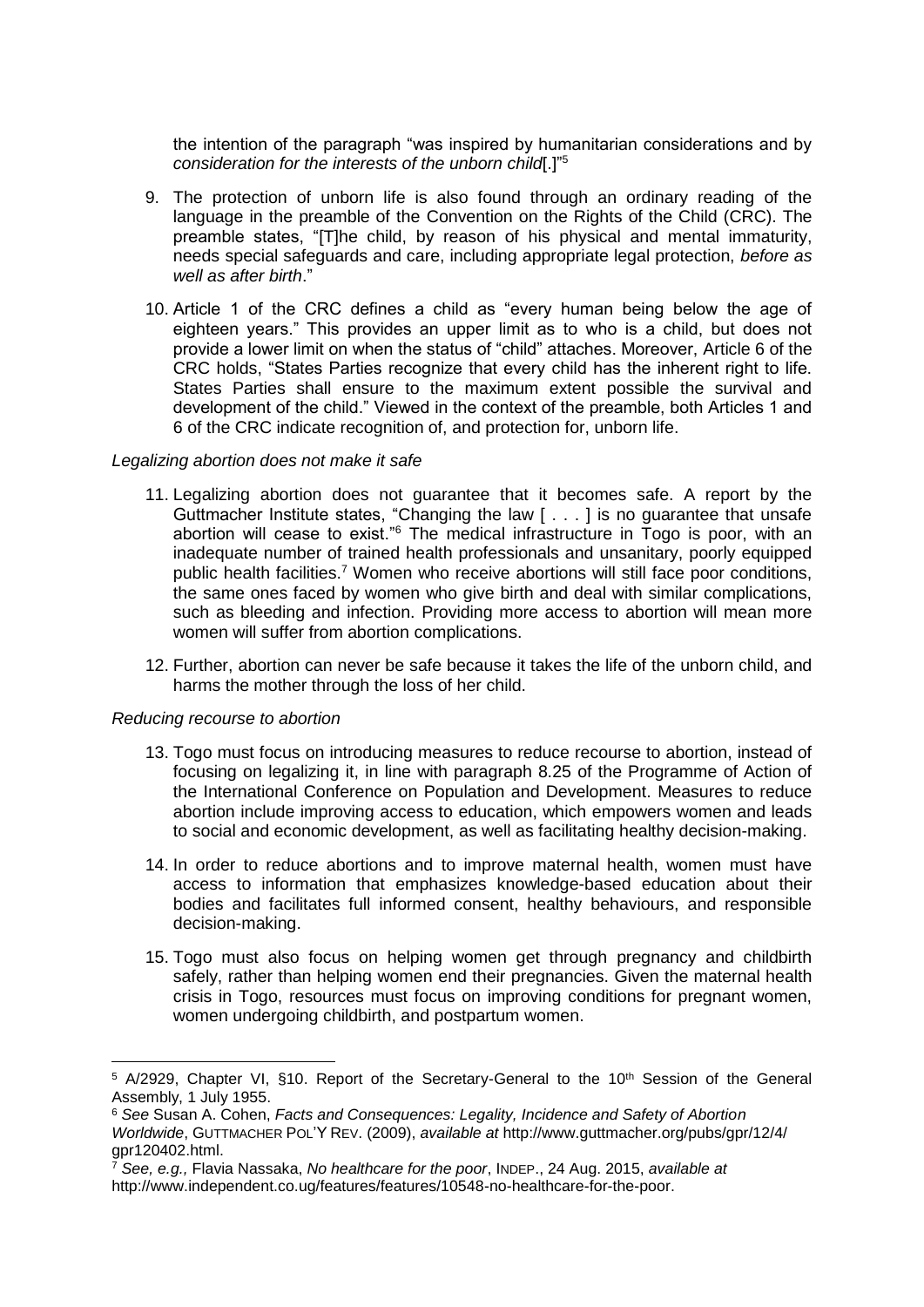## **(b) Maternal health**

16. Togo has one of the highest maternal mortality ratios (MMR) in the world at 368 deaths per 100,000 live births.<sup>8</sup> The lifetime risk of maternal death, or the probability that a 15-year-old woman will die from a maternal cause at some point in her life, is 1 in 58.<sup>9</sup> Every maternal death is a tragedy. It devastates the woman's family, in particular the woman's children, and affects the entire community socially and economically. The high number of maternal deaths in Togo is a human rights crisis.

## *Necessary maternal health interventions*

- 17. Almost all maternal deaths are preventable,<sup>10</sup> particularly when skilled birth attendants are present to manage complications and the necessary drugs are available, such as oxytocin (to prevent hemorrhage) and magnesium sulfate (to treat pre-eclampsia).
- 18. Togo must focus on providing prenatal care. The World Health Organization (WHO) recommends a minimum of four prenatal visits with trained health workers, in order to prevent, detect, and treat any health problems.<sup>11</sup> According to the 2013-2014 Demographic and Health Survey, only 57.2 percent of women in Togo had at least four prenatal visits, and only 27.7 percent had their first visit in the first trimester, as recommended.<sup>12</sup>
- 19. The WHO states, "Most obstetric complications could be prevented or managed if women had access to skilled birth attendant – doctor, nurse, midwife – during childbirth."<sup>13</sup> Skilled birth attendants (SBAs) are trained to recognize and manage complications, and to refer women to higher levels of care if necessary. According to UNFPA, only 45 percent of the need for SBAs in Togo is met.<sup>14</sup> Only 59 percent of births are attended by a trained health provider.<sup>15</sup> The population of Togo is expected to increase from 6.6 million in 2012 to 10 million in 2030.<sup>16</sup> It must prepare to respond to an estimated 400,000 pregnancies per year by 2030, 68 percent of which will be in rural settings.<sup>17</sup>
- 20. Women must also receive postnatal care. 20.9 percent of women under 20 years of age, 18.6 percent of women aged 20-34 years, and percent of women aged 35-49 years received no postnatal care.<sup>18</sup>
- 21. Togo must recognize the barriers to adequate health care during pregnancy, childbirth, and the postnatal period, including poverty, distance, lack of information,

1

<sup>8</sup> WHO ET AL., TRENDS IN MATERNAL MORTALITY 1990-2015 Annex 7, *available at*

http://www.unfpa.org/sites/default/files/pub-pdf/Trends\_in\_Maternal\_Mortality\_1990-2015\_eng.pdf. 9 *Id.*

<sup>10</sup> World Health Organization, Fact Sheet No. 348, Maternal mortality, http://www.who.int/mediacentre/ factsheets/fs348/en/.

<sup>11</sup> World Health Organization, Antenatal care, http://www.who.int/gho/maternal\_health/reproductive\_ health/antenatal\_care\_text/en/.

<sup>&</sup>lt;sup>12</sup> TOGO ENQUÊTE DÉMOGRAPHIQUE ET DE SANTÉ 2013-2014 107 (2015) [hereinafter TOGO DHS], *available at* http://dhsprogram.com/pubs/pdf/FR301/FR301.pdf.

<sup>13</sup> World Health Organization, Skilled attendants at birth, http://www.who.int/gho/maternal\_health/ skilled care/skilled birth attendance text/en/.

<sup>14</sup> UNFPA, THE STATE OF THE WORLD'S MIDWIFERY 2014 182 (2014), http://www.unfpa.org/sites/default/ files/pub-pdf/EN\_SoWMy2014\_complete.pdf.

<sup>15</sup> TOGO DHS, *supra* note 12, at 112.

<sup>16</sup> UNFPA, *supra* note 14, at 182.

 $17$  *Id.* 

<sup>18</sup> TOGO DHS, *supra* note 12, at 115.